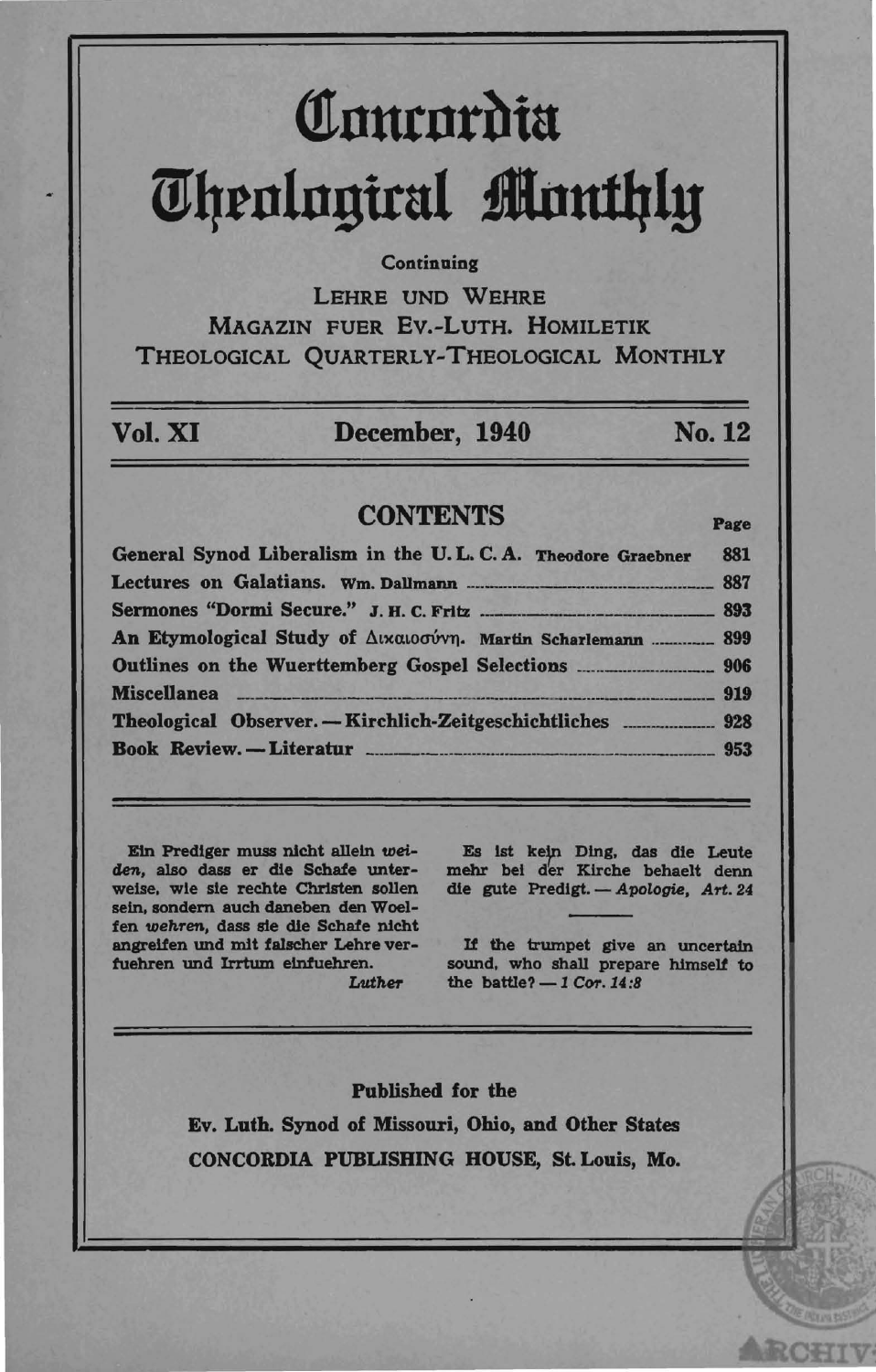# *Concordia Theological Monthly*

| Vol. XI | DECEMBER, 1940 | No. 12 |  |
|---------|----------------|--------|--|
|         |                |        |  |

# General **Synod** Liberalism **in the U. L. C. A.**

The CONCORDIA THEOLOGICAL MONTHLY has frequently expressed editorial amazement over the teachings which are permitted to represent the theology of the United Lutheran Church through pages of the *Lutheran Church Quarterly,* edited jointly by the faculties of the theological seminaries at Gettysburg and at Philadelphia. Particularly the book reviews have been permitted to express views which diverge considerably from the doctrine of the Lutheran Confessions. But it is rarely that a single issue of the *Quarterly* contains so much as the October issue of this year (1940) to discourage those who have been hoping for an upward trend in the confessionalism of that large and important body of Lutherans. Particularly must those who have been hoping for a realization of Dr. Delk's *bon mot* on the occasion of the 1918 merger - "Merge the best, submerge the rest" - been shocked by the article in which Prof. Herbert Alleman of Gettysburg discusses *The Pittsburgh Agreement* in its bearings on Lutheran unity. The article represents in undiluted force the position of the old General Synod on such matters as secret orders, church-fellowship, and the doctrine of verbal inspiration.

That which makes the article somewhat more significant is the fact that in its announcement of aims the *Lutheran Church Quarterly* includes that of "giving intellectual expression to the faith of the United Lutheran Church in America as set forth in its doctrinal basis." And the author of the article is designated in this issue as "professor of Old Testament Language and Literature in the Gettysburg Seminary and an influential member of the Central Pennsylvania Synod of the United Lutheran Church." In every way we must regard an expression from such a source in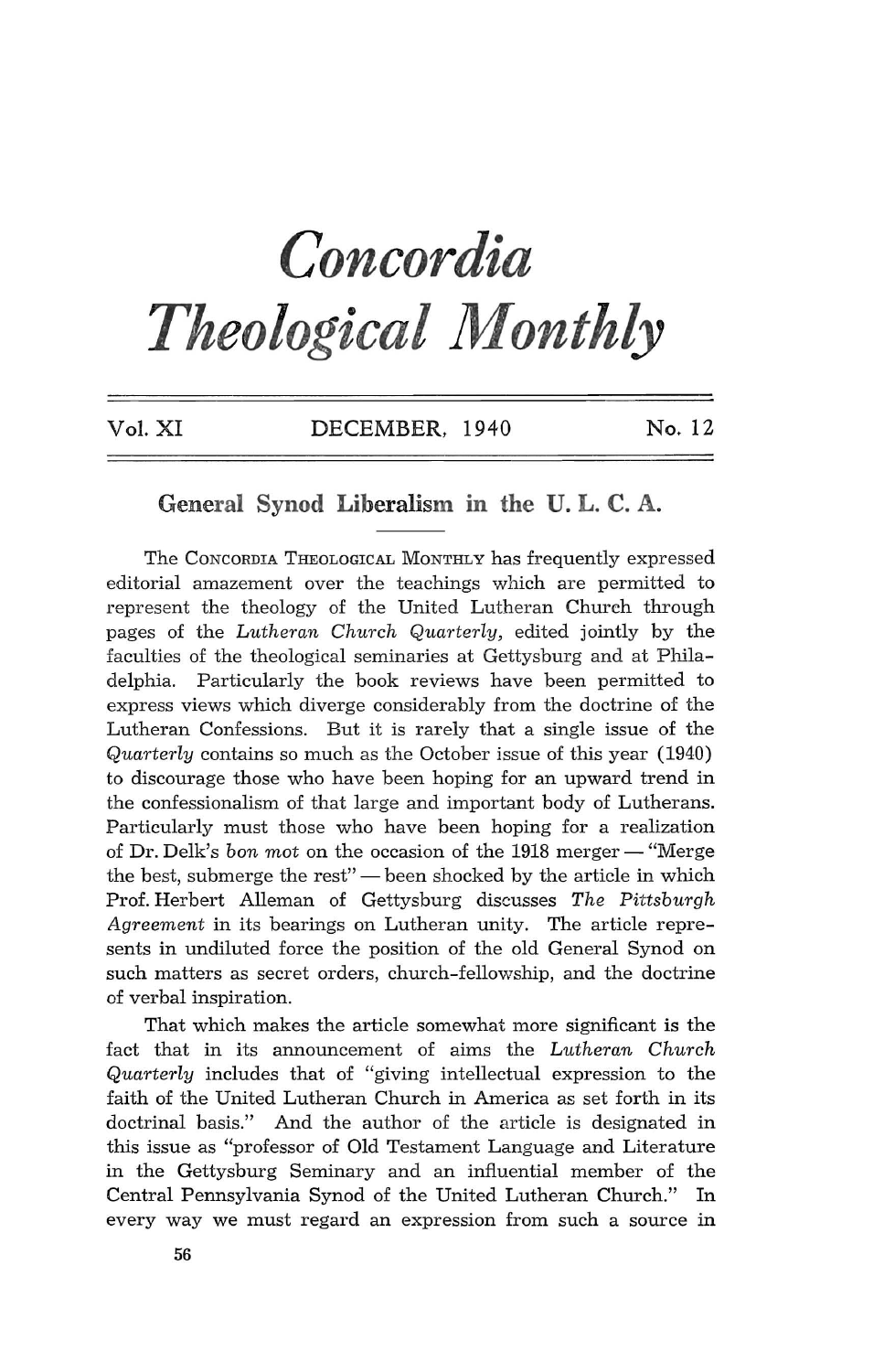such an organ of the leading theological seminaries of the U.L.C.<sup>1)</sup> as justifying detailed study and evaluation.

Dr. Alleman compares the Pittsburgh Agreement with an earlier doctrinal statement, the Washington Declaration of 1920. This document, termed vague and non-committal on some of the more important doctrinal issues by conservative critics at the time, seems "a singularly narrow and unprogressive document" to Dr. Alleman as he interprets ecumenical Christendom. But he finds some excuse for the conservatism which displeased him in the 1920 Declaration. He looks upon it as a sop thrown to the conservative synods. (These are referred to as the "scattered children" of the Augsburg Confession, "particularly those of the wide-open spaces of the West, where a frontier psychology has caused them to huddle together in comparatively small groups for the preservation of their beloved faith." $2)$ )

The Pittsburgh Agreement consists of three paragraphs, dealing with secret orders, pulpit- and altar-fellowship, and the inspiration of Scripture. It is especially because of the negotiations pending for union with the American Lutheran Church that Dr. Alleman views with alarm the possible adoption of this Agreement and asks his Church to "count the cost to its own conscience before it votes its approval." He disagrees with all three paragraphs of the Agreement.

The admonition against affiliation with secret orders ("organizations injurious to the Christian faith"), weak as it is since it does not call for discipline, is pronounced objectionable by Dr. Alleman, as "legalistic," for one thing. He does not want the lodgeconnected clergy to receive even this admonitory slap on the wrist. But, more than this, he holds that no one has the right to "challenge the sincerity of a brother whu has found such associations helpful or to say that they were injurious to his Christian faith." This is the historic attitude of the old General Synod, which not only tolerated Freemasonry but which was definitely friendly to this and similar organizations.

Article II is "even more objectionable" - "little short of an affront to a large part of the U. L. C. A." While it simply reemphasizes the old Galesburg Rule, which pronounced that there must be no fellowship which ignores differences in doctrine, none

<sup>1)</sup> In fairness it should be remarked that the *Quarterly* is not an official organ of the United Lutheran Church.

<sup>2)</sup> This characterization is singularly inept. Surely the Synodical Conference, Augustana, the Norwegian Lutheran Church, are not "small groups" even "comparatively," "huddled" on the frontiers of the wideopen West. We hope that during his recent attendance at the U. L. C. Synod in Omaha Dr. Alleman's conceptions have been corrected at least in this respect.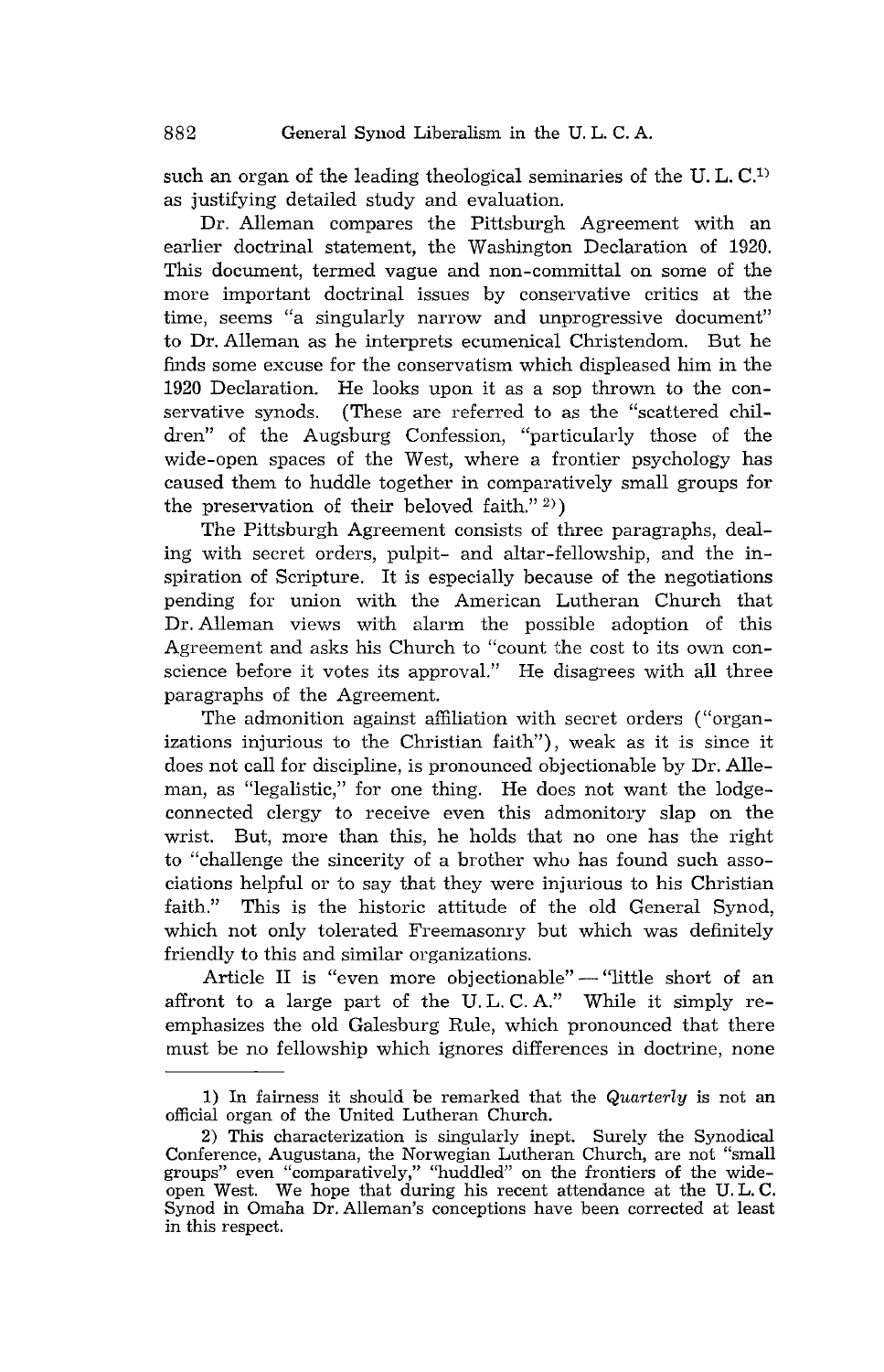whatsoever with non-evangelicals,  $-$  this is too much for the contributor to the *Quarterly.* Any such restriction, he says, "will create division among ourselves," and he cites Dr. Reu's opinion (in his recent paper on *Unionism)* to the effect that the U. L. C. is still in disagreement with its own (Galesburg) pronouncement on church-fellowship, since "official publications within the United Lutheran Church have made far-reaching concessions to Modernism on some very vital questions," since "several seminaries have men on their faculties who disagree with the Confessions of the Church on many points," and since "pulpit- and altar-fellowship with the Reformed is practiced widely and with immunity." Dr. Alleman derides this criticism as a "trumpet call" for the U. L. C. leaders to "cleanse the Augean stables, which it is their lot to serve, of the heresy and promiscuity with which they are defiled." Sentence is then pronounced in these terms: "A World Federation of Churches is in the throes of birth. This is no time to be cultivating the sectarian mind. . .. It is not thus that we read the hand of Providence and the leading of the Spirit."

The greater part of Professor Alleman's criticism is devoted to an analysis of Article **III** of the Pittsburgh Agreement, the section dealing with the inspiration of the Bible. In view of the fact that this article has been considered by some as indicating a doubtful attitude towards verbal inspiration on the part of the American Lutheran Church representatives, it is interesting to note the reaction of a liberal U. L. C. theologian to this same statement. Quite recently it has been said that the A. L. C. committee, "which only a few months before had whole-heartedly endorsed the statement in which the Missouri Synod declares its belief in the inerrancy of the Bible, now" $-$  by the signing of the Pittsburgh Agreement - "shows itself capable of signing another statement *in which this confession* is *clearly lacking."* Note the words in italics and then observe that Dr. Alleman quotes from the Agreement the sentence beginning with the word "nevertheless" and ending with the words "errorless, unbreakable whole, of which Christ is the center  $(John 10:35)$ ," and then remarks: "That sentence *introduces the doctrine of verbal inspiration,* a doctrine which is foreign to the genius of our Confessions and is not found in any of them." His entire argument through the following six pages is based upon the conviction that unquestionably this section of the Pittsburgh Agreement endorses a belief in the inerrancy of the Bible.

We are interested in the lines of argument by which the contributor to the *Quarterly* opposes the Pittsburgh statement regarding the Bible.

After saying that verbal inspiration is "foreign to the genius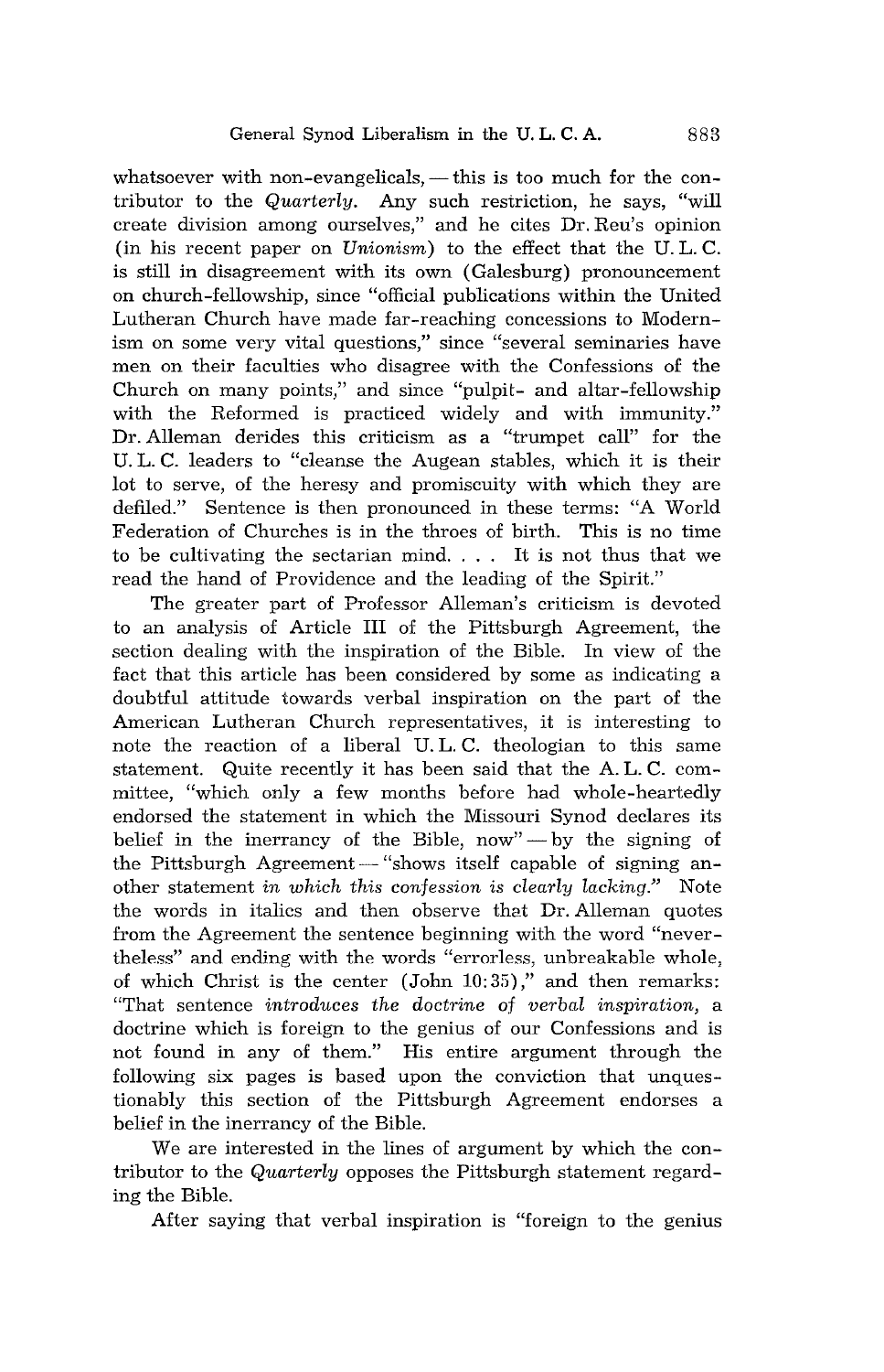of our Confessions," he continues: "It is, in fact, a carry-over from the old heathen conception of inspiration; a man who was possessed by a god lost self-control and became but a mouthpiece of the deity." This is the old (Wellhausenian) identification of the Hebrew prophets with the Moslem dervishes. "It is a Jewish and not a Christian theory and belongs to the literalness of Massoretic scholarship, which believed that, when Moses went up into the mount, he found Jehovah making ornamental letters in the Book of the Law." Next he attacks Dr. Reu, whom he terms the author of Article III, for treating the Bible as a deed of sale. He says that this makes the human authors purely passive in the act of composition. He attacks the idea of inerrancy as meaning that "one word is as important as another" - something no Lutheran theologian, to our knowledge, has ever maintained. Next he shows that John 10: 35 ("The Scripture cannot be broken") simply proves "that the author of the fourth gospel was a thorough Jew." We have no space for the proof adduced in support of this judgment, which  $-$  and this is more important  $-$  definitely makes Christ's endorsement of the inviolate Old Testament canon the opinion of the author, a "thoroughly Jewish" author. Against Dr. Reu he defends the "source theory and personalized history in the early books of the Old Testament" and definitely claims the right to apply to Scripture "the use of the literary and historical methods commonly practiced."

Dr. Alleman's chief attack is directed against the term "errorless" in the Pittsburgh Agreement. Here we must quote the author in detail:

"By the theory of verbal inspiration, which Dr. Reu, the author of this article, is quite frank in avowing, we are justified in expecting that we shall find no errors or contradictions or even any imperfections in what the Bible has to say concerning Christ and His ministry. If the Bible is the deed of conveyance of our salvation, there should be no discrepancies in the statements concerning the Savior. If He can be quoted as saying in John 10:35 (as the verbal inspirationists hold) that 'Scripture cannot be broken,' and if that means that it is without error or contradiction, how are we to square this statement with those instances, liberately breaks Scripture? For example, Does not Matt. 5: 39 abrogate Ex. 21: 24, and does not Mark 7: 19 repeal Lev. 11? In Mark  $4:10-12$ Jesus declares that parables are used to reveal truth to insiders and conceal it from outsiders; but in v.13 it is insiders who have to have it explained, and in Mark 12: 12 the outsiders understand the truth per-Eachly well. It would seem that there should be no uncertainty as to<br>when the Last Supper was celebrated, whether in connection with the<br>Passover (the synoptists) or at the weekly social-religious meal Kiddush<br>(the fourth upon them (the ass and the colt), and He sat on them. Does that mean that Jesus sat upon both animals? In Mark 2: 26 Jesus says that David got the showbread from Abiathar; according to 1 Sam. 21: 1-6 it was from Abimelech. Matthew and Luke both correct Mark at this point by omitting the name. Neither of them thought that Mark was 'errorless.' These are but a few of the many instances in which Scripture, at least as we have it, is broken."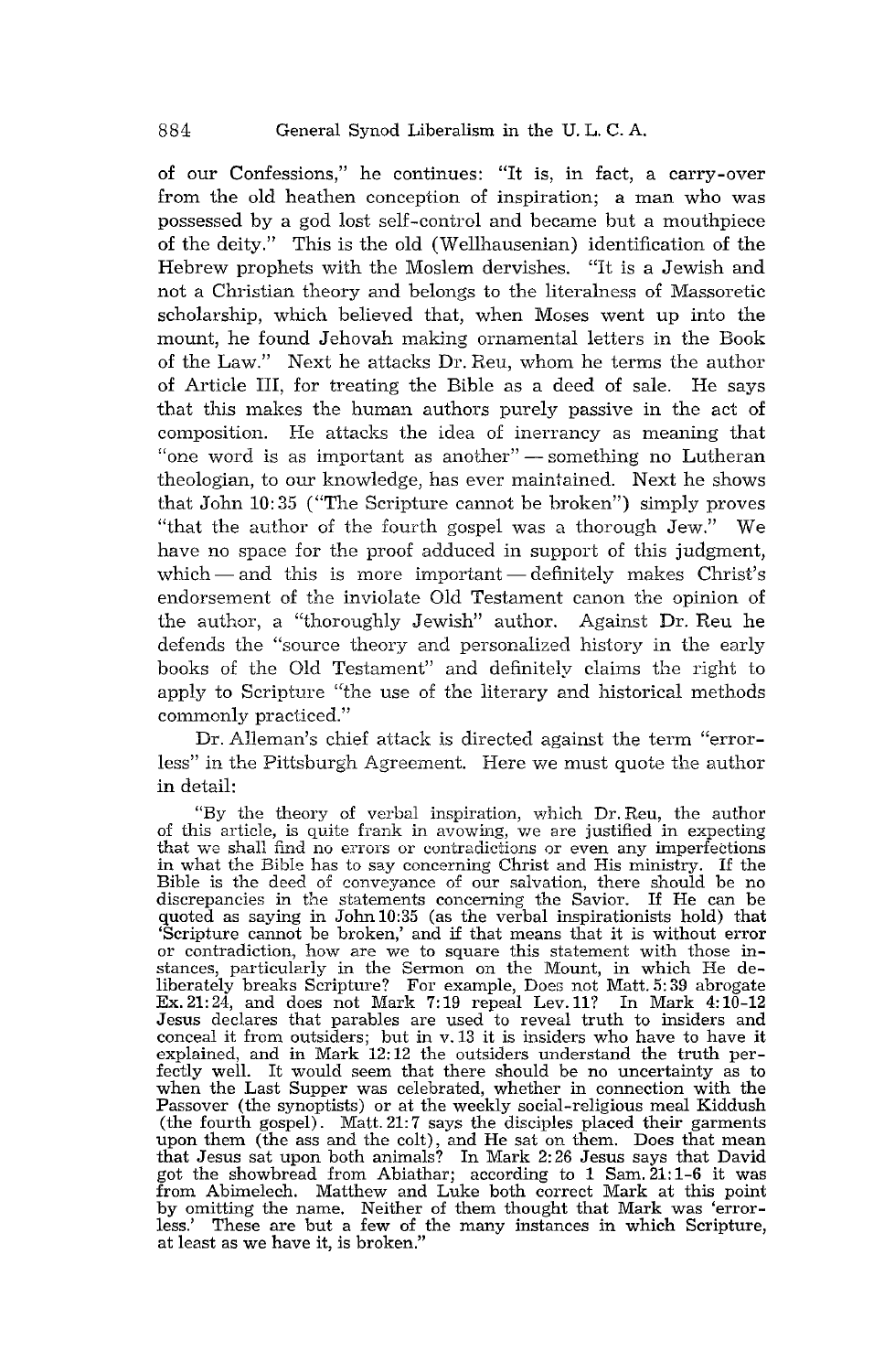What is the strength of this argumentation against the "verbal inspirationalists ?"

In order to show that either Jesus (or the "thorough Jew" who wrote the fourth gospel) did not mean to say that the Scripture is "without error or contradiction," Dr. Alleman points out instances in which Jesus "deliberately breaks Scripture." As examples he points out the principle of non-resistance as abrogating the *lex talionis* and the principle of spiritual cleanness as repealing the food regulations of the Old Testament. The critic overlooks the principle *governing aU these teachings* of our Lord, announced Matt. 5:17, that He was come "not to destroy but to *fulfil*," - not to abrogate the Old Testament institutions but to realize in teaching and practice the ideals to which Old Testament institutions and revelations pointed but which they did not set forth in their fulness. He did not abrogate any provisions of the ancient Law (the abrogation of the Ceremonial Law came later), but He did reveal truths of which the Law had only contained suggestions. In the ceremonials there was the shadow of the truth of defilement; now He was showing the reality, the body of truth itself: all real good and evil dwell in the heart. And if the Jews of His time justified a passionate and revengeful spirit, Jesus now carries out more fully the spirit and design of the Law by urging the readiness of a true disciple to forgive, to win, to restore. And who is not able to see the difference established between public and official vengeance and the private relationship of men to men?

So superficial is the charge raised against the consistency either of the evangelists or of our Lord in the references quoted regarding parables that we can afford to direct the reader to the simple fact that there is a difference between hearers ignorant (and hearers prejudiced) of the Lord's discourses in the opening season of His ministry and the hardened opposition of enemies, to whom the Lord later spoke in plain, though figurative, parables, not of the Kingdom but of judgment.

Since Dr. Alleman does not inform us which of the schools of rationalistic higher criticism he follows, whether the Tuebingen School, which declares that John's gospel is biased in the account of the Last Supper, or the tradition of Schleiermacher-De Wette-Meyer, who impugn the truthfulness of the synoptists, we are unable to argue the matter but must refer the Gettysburg theologian to Luthardt, Die moderne Darstellung des Lebens Jesu, 1864; Wieseler, *Chronologische Synopse der vier Evangelien, 1843;*  or J. B. McClellan, *The New Testament,* etc., Vol. I; *The Four Gospels with the Chronological and Analytical Harmony,* 1875, for. reasoning which, "according to the simple standard of truth," has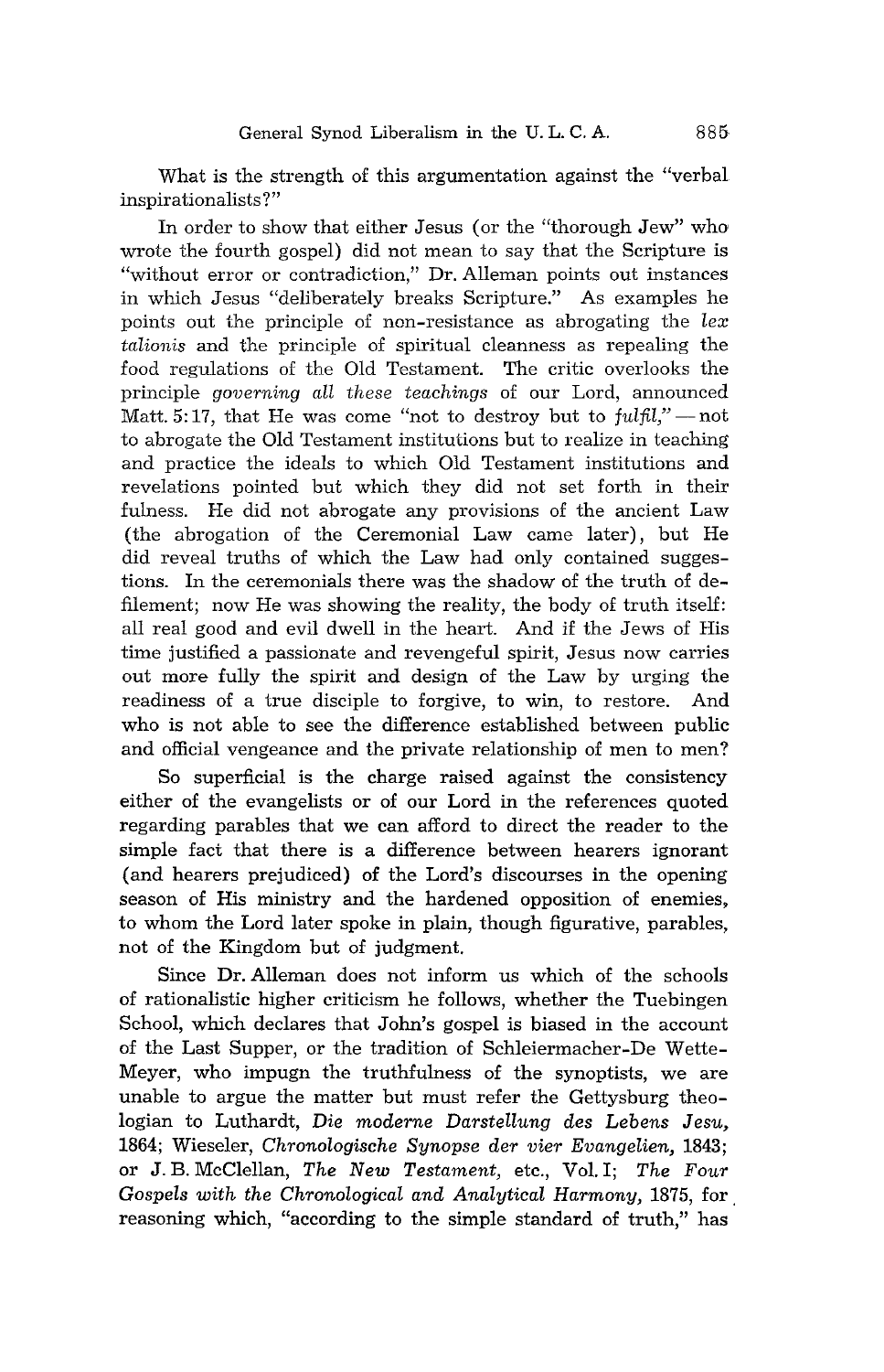demonstrated that St. John and the synoptists *are in perfect harmony.* 

As for the question whether the Lord sat upon both animals at His entry in Jerusalem,  $-$  a notion which the professor evidently holds to be so absurd that the errancy of Matthew is demonstrated by the simple reference,  $-$  it might not be amiss to ask whether the pronoun translated by "them" does not agree in number and gender with the preceding Greek word for "garments." The *Expositor's Greek Testament (ad lac.)* thinks so.

And is not the opinion that Mark is "corrected" by other evangelists when he refers to Abiathar as high priest an arguing from a premise quite generally condemned by the text-books of logic – an argument *e silentio*? Or is there no merit in the suggestion that Mark was content with mentioning the chief high priest in David's time, who, for that matter, may have delegated some of his activities to his son? And if the "many instances in which Scripture, at least as we have it, is broken" (as Dr. Alleman contends), are no better than those mentioned above, is not the rationalistic opposition to Scriptural inerrancy standing on rather poor underpinning? We shall conclude this section of our review with the observation that there appears to be no better means for a person to equip himself once and for all with the deserved contempt for superficial and irreverent treatment of Biblical narratives than to dissect thoroughly a few typical products of that method.

"We are not at one in this matter, and it is hypocrisy to deny it," is the only note in this discussion of the Pittsburgh Agreement that permits us to hope for a more conservative, Lutheran attitude towards the lodge, unionism, and verbal inspiration than is in evidence in this article. It is conceded at least that the U. L. C. A. will *not unanimously* reject a set of paragraphs which, inadequate as they may be in some respects, still give voice to a conservative standpoint. (As matters turned out, the convention at Omaha, by a very large majority, accepted the Agreement. The vote was taken after Dr. Alleman and others representing the old General Synod theology pleaded against endorsement of the  $articles<sup>3)</sup>$ 

<sup>3)</sup> At that, the vote on any such question as this by the United Lutheran Church must be taken with a grain of salt because the constitution of the body permits Dr. Alleman and those who agree with him to go back to their lecture-halls and teach their higher criticism and publish their views through the *Lutheran Church Quarterly* without thereby incurring the danger of being disciplined by their synod. The constitution of the U. L. C. A. makes provision for such cases. It makes responsible the synods composing the U. L. C. A. only for that which is printed in the "official record" of a sister synod. In other words, unless